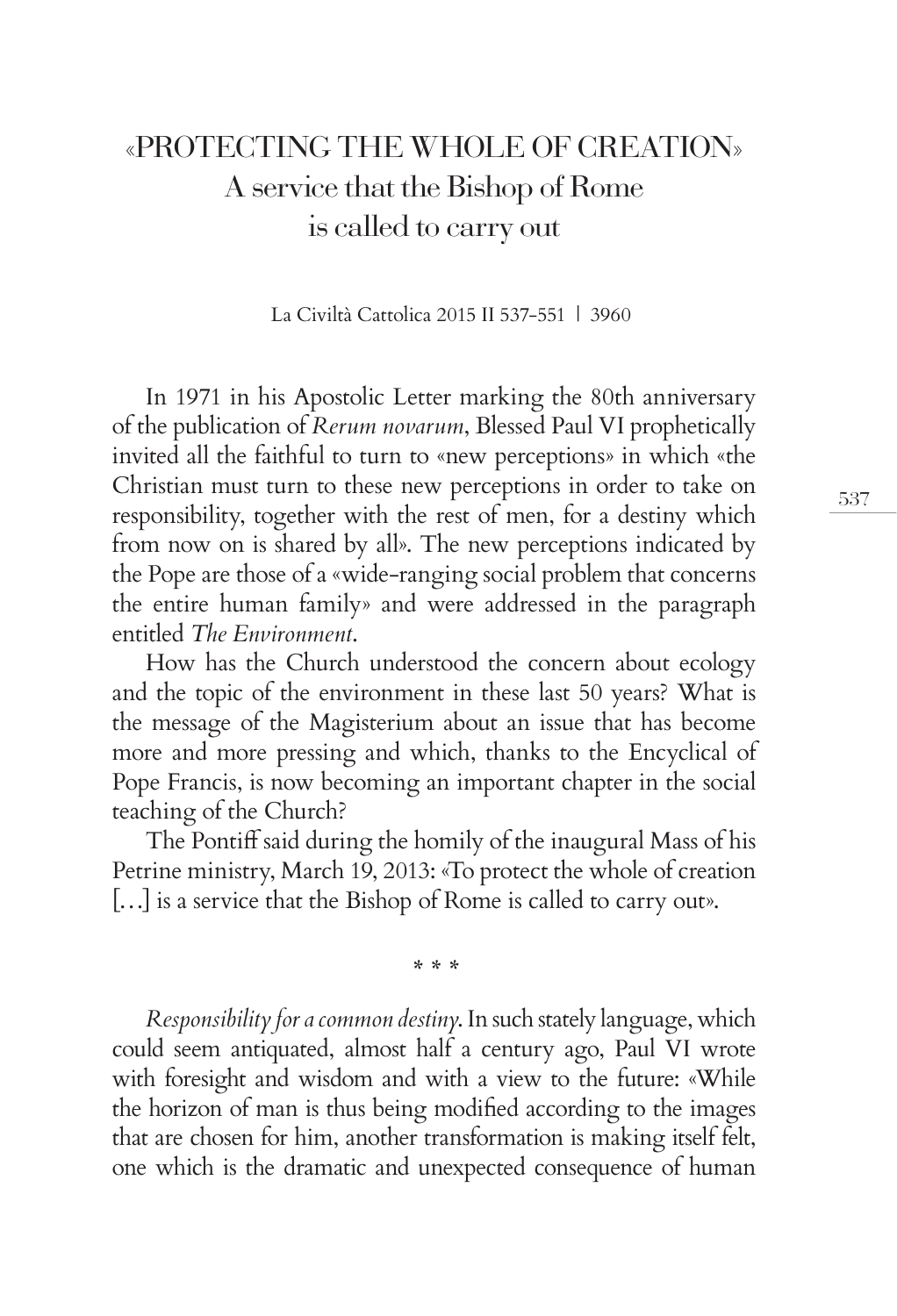activity. Man is suddenly becoming aware that by an ill-considered exploitation of nature he risks destroying it and becoming in his turn the victim of this degradation. Not only is the material environment becoming a permanent menace - pollution and refuse, new illness and absolute destructive capacity - but the human framework is no longer under man's control, thus creating an environment for tomorrow which may well be intolerable» (*Octogesima Adveniens* n. 21).

Thus the irrational exploitation of nature not only seriously damages the environment, but also poses a serious human social problem. The basic message of Pope Paul VI, largely unheeded by economic and political decision-makers for decades, needs to be repeated and emphasized even today.

In many societies, from the 1970s to the beginning of the 1990s, awareness of ecological threats grew consistently and progressively. Saint John Paul II was the first pope to talk about the consequences of industrial growth, massive urban concentrations and vastly increased energy needs.

Many years later, it was Pope Benedict XVI who spoke about the growing ecological awareness in those years before the German Federal Parliament. During his apostolic visit to Germany on September 22, 2011 he said: «The emergence of the ecological movement in Germany politics starting in the 1970s, although perhaps not opening wide the windows, nevertheless was and still is a cry for fresh air, a cry that cannot be ignored or put aside because there is too much irrationality. Young people have come to realize that something is wrong in our relationship with nature; that matter is not just raw material for us to shape at will, but that the earth has a dignity of its own and that we must follow its directives». And he continued, confirming the timeliness of those questions. «When, in our relationship with reality, there is something which is not right, then we all have to reflect seriously on all of it and we all have to go back to the question about the foundations of our culture».

*\* \* \**

*Saint John Paul II: environmental ecology and human ecology*. Saint John Paul II – sensitive to the signs of the times – expressed this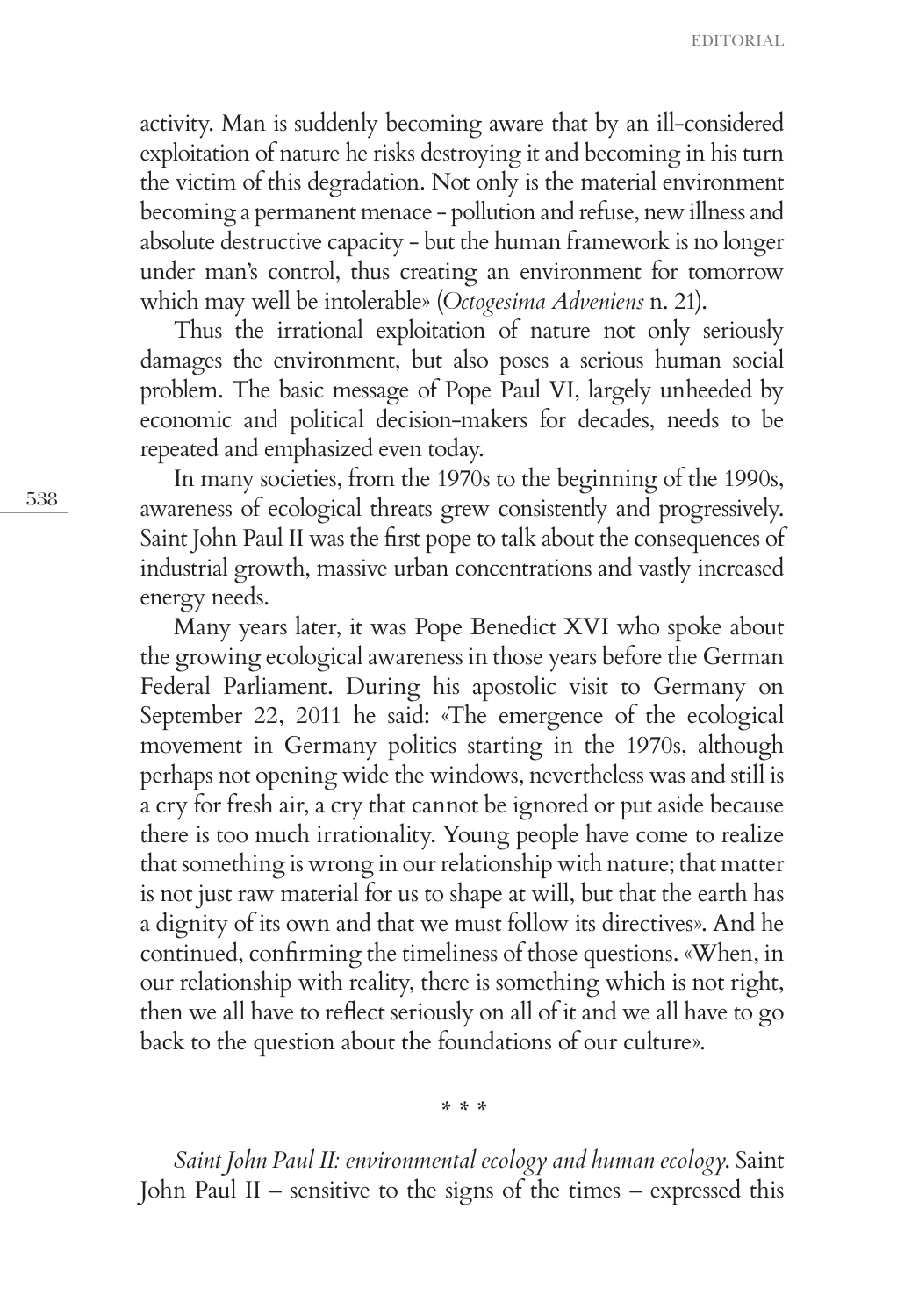sensitivity in his encyclical *Sollicitudo rei socialis* (SRS) (December 30, 1987), stating that «one must take into account the nature of each being and of its mutual connection in an ordered system, which is precisely the cosmos». He specified the biblical roots of the ecological question, showing that «the limitation imposed from the beginning by the Creator himself and expressed symbolically by the prohibition not to "eat of the fruit of the tree" (*Gen* 2:16-17) shows clearly enough that, when it comes to the natural world, we are subject not only to biological laws but also to moral ones, which cannot be violated with impunity» (SRS, 34).

At the end of the 1980s the Pope warned of using natural resources, some of which are not renewable, as if they were inexhaustible. And, furthermore in industrialization, he saw a risk of contaminating the environment and for the quality of life (ibid).

In particular, his message for the XXIII World Day for Peace was entirely centered on the theme *Peace with God the Creator. Peace with all of creation* (January 1, 1990). His thought was clearly expressed: «The gradual depletion of the ozone layer and the related "greenhouse effect" has now reached crisis proportions as a consequence of industrial growth, massive urban concentrations and vastly increased energy needs. Industrial waste, the burning of fossil fuels, unrestricted deforestation, the use of certain types of herbicides, coolants and propellants: all of these are known to harm the atmosphere and the environment» (WDP, 6).

In this Message he is speaking of global warming and the effects of climate change even before the terms entered into common use. It states a true «*right to a safe environment*, as a right that should be part of an updated Charter of Human Rights» (italics ours). Above all he speaks of «the urgent *moral need for a new solidarity*, especially among developing countries and highly developed countries» (italics ours). John Paul II states that States should demonstrate solidarity but also «complementarity» in promoting the development of a natural and social environment that is both peaceful and healthy. In fact the less developed countries «cannot ask to apply be asked to apply restrictive environmental standards to their emerging industries unless the industrialized States first apply them within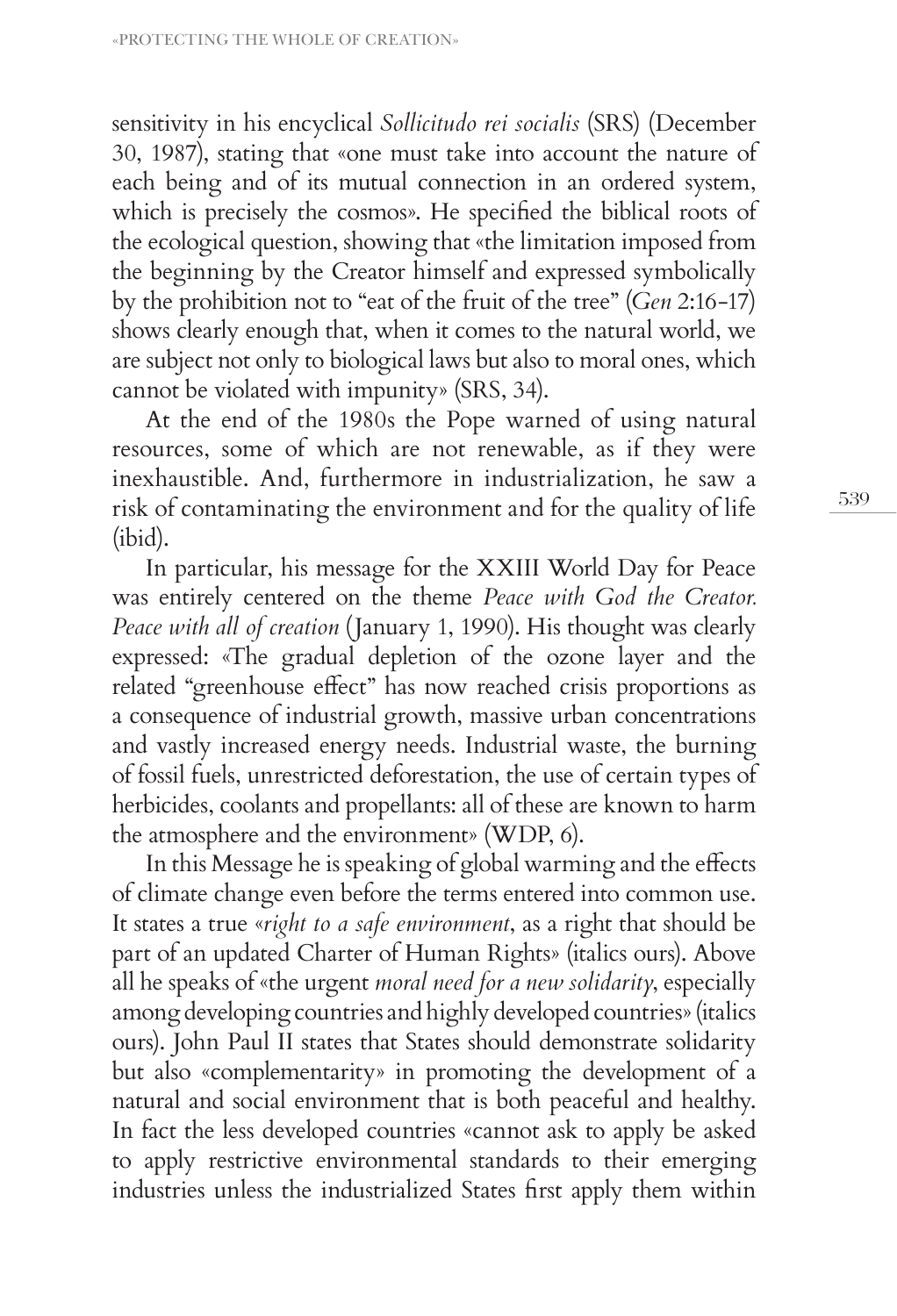their own boundaries». Ecology cannot be thought of outside of the terms of justice.

In his Encyclical Letter *Centesimus Annus* (CA) (May 1, 1991), John Paul II themed the «ecological question», linking it closely to the problem of consumerism and what he called an «anthropological error»: «In his desire to have and to enjoy rather than to be and to grow, man consumes the resources of the earth and his own life in an excessive and disordered way. At the root of the senseless destruction of the natural environment lies an *anthropological error*, unfortunately widespread in our day. Man, who discovers his capacity to transform and in a certain sense create the world through his own work, forgets that this is always based on God's prior and original gift of the things that are. Man thinks that he can make arbitrary use of the earth, subjecting it without restraint to his will, as though it did not have its own requisites and *a prior* God-given purpose, which man can indeed develop but must not betray. Instead of carrying out his role as a co-operator with God in the work of creation, man sets himself up in place of God and thus ends up provoking a rebellion on the part of nature, which is more tyrannized than governed by him» (italics ours).

The Holy Father then posed a sharp contrast between the «narrowness of man's outlook, motivated by a desire to possess things» and the correct disposition towards the world, that «disinterested, unselfish and aesthetic attitude that is born of wonder in the presence of being and of the beauty which enables one to see in visible things the message of the invisible God who created them» (CA, n. 37; italics ours).

The ecological question was already posed by John Paul II in a broader perspective and linked to the more complex *human environment*. His objective was that of *safeguarding the moral conditions for an authentic* «*human ecology*» (CA, 38). The attention «to preserve the natural habitats of the various animal species threatened with extinction must go hand in hand with respect for the natural and moral structure, of which man was endowed. In this context, mention should be made of the serious problems of modern urbanization, of the need for urban planning which is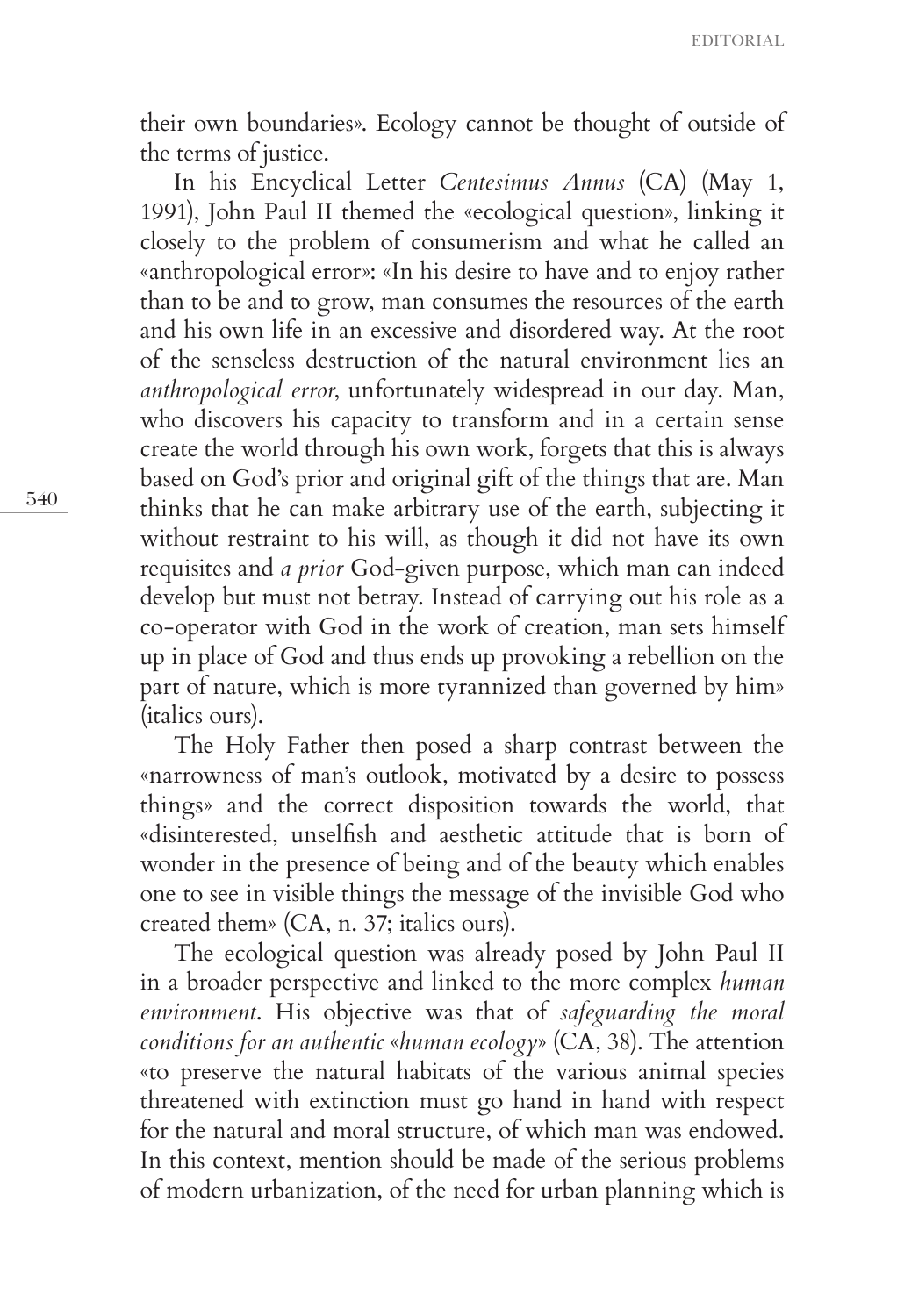concerned with how people are to live, and of the attention which should be given to a "social ecology" of work». The Pope spoke of the need to have courage and patience to destroy the structures contrary to the human environment and to «replace them with more authentic forms of living in community» (ibid).

The Encyclical *Evangelium vitae* (EV) of March 25, 1995 will firmly assert that we men «when it comes to the natural world, we are subject not only to biological laws but also to moral ones, which cannot be violated with impunity» (EV, 42). The ecological crisis is understood as a mirror of a moral crisis. Successively, in 1997, speaking to the participants of a Congress on the environment and health, the Pope relaunched the appeal «*to combine the new scientific abilities with a strong ethical dimension*» in order to promote the environment not just as «resource», but above all as «home» to live in.

Very concisely, Saint John Paul II established the parameters of the thoughts of the Church on this relatively new worrisome challenge. To destroy environmental harmony is a sin, since it alienates human beings from themselves and from the earth. Central to this is the «relationship» between humanity and the rest of creation, which must be nurtured with love and wisdom. The environmental crisis is not only scientific and technological; it is basically moral.

From the Message *Peace with God the Creator. Peace with all Creation* in 1990 and the Rio Conference in 1992, the discussion has gone on for 25 years. Certainly, the issues at stake are complex: above all at the scientific level, then political and finally at the economic and commercial level.

We should recall that an important phase of this reflection has been established by the measures and pioneering ecological initiatives introduced by Ecumenical Patriarch Bartholomew I since 1994, for example, the international symposia and seminars on the island of Patmos. In 1997 in a very clear and convincing way, he made explicit the implications of the ecological question in terms of sin: «To commit a crime against the natural world, is a sin. For humans to cause species to become extinct and to destroy the biological diversity of God's creation; for humans to degrade the integrity of Earth by causing changes in its climate, by stripping the Earth of its natural forests, or destroying its wetlands;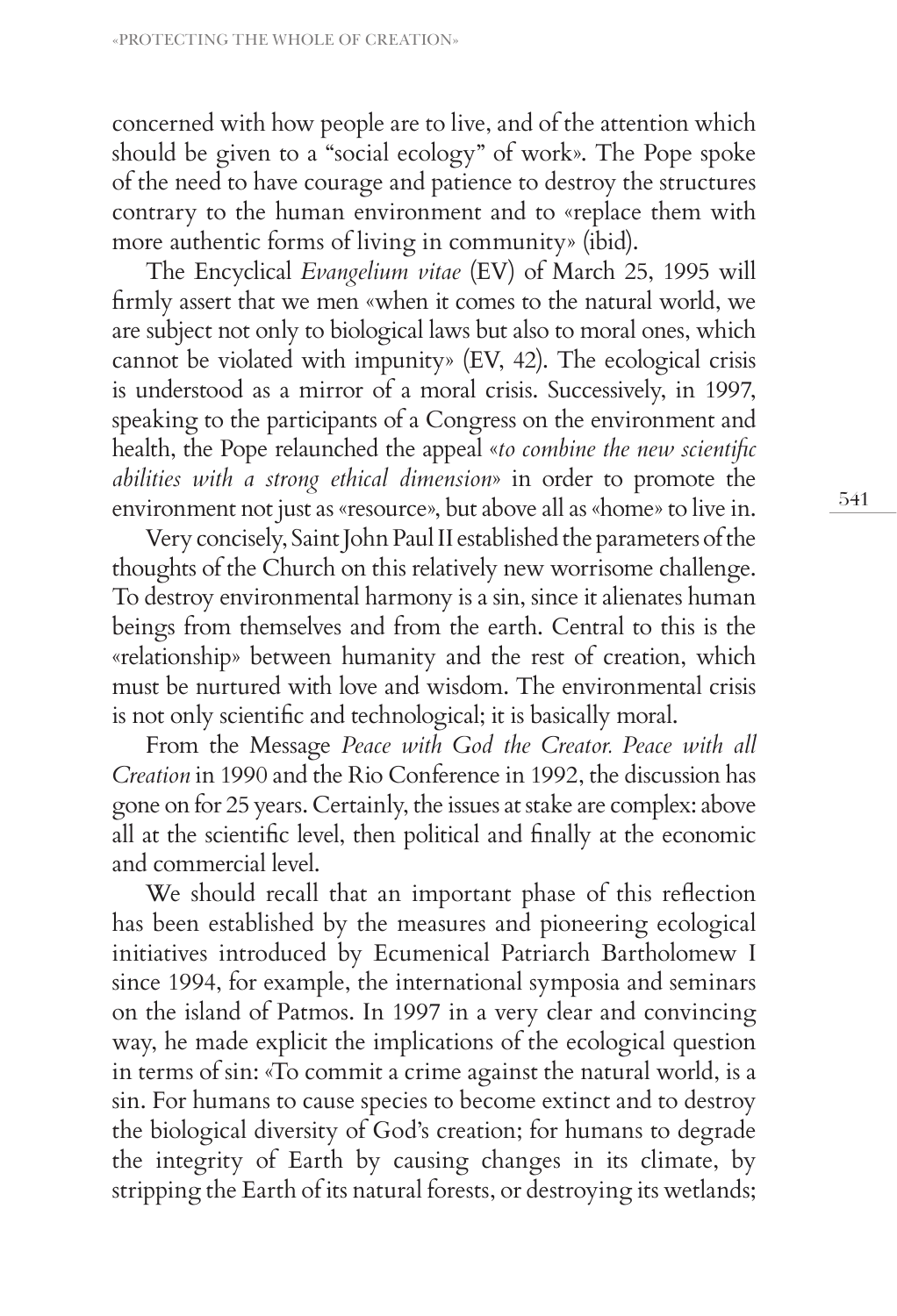EDITORIAL

for humans to injure other humans with disease; for humans to contaminate the Earth's waters, its land, its air, and its life, with poisonous substances: these are sins» (Patriarch Bartholomew I, *Speech at the Symposium on the Environment*, Santa Barbara, USA, November 8, 1997).

*\* \* \**

*Benedict XVI: Discernment and Planning*. Pope Ratzinger was often defined as the «first green Pope» (see, for example, *National Geographic*, February 28, 2013), having addressed many environmental and ecological issues inherited from his predecessor and then developing them further.

In his Message for the XL World Day of Peace (January 1, 2007), Benedict XVI takes and combines the inseparable trio of «natural ecology», human ecology» and «social ecology». In his Message the link between the ecological issue and the fact that in some areas of the planet there are still backward conditions in which development is practically blocked also due to the rise in energy prices. The Pope asks: «What will happen to those peoples? What kind of development or non-development will be imposed on them by the scarcity of energy supplies? What injustices and conflicts will be provoked by the race for energy sources? And what will be the reaction of those who are excluded from this race?».

Pope Benedict used the same questioning tone in the Message for the World Day of Peace in 2010: «Can we remain indifferent before the problems associated with such realities as climate change, desertification, the deterioration and loss of productivity in vast agricultural areas, the pollution of rivers and aquifers, the loss of biodiversity, the increase of natural catastrophes and the deforestation of equatorial and tropical regions? Can we disregard the growing phenomenon of "environmental refugees", people who are forced by the degradation of their natural habitat to forsake it – and often their possessions as well – in order to face the dangers and uncertainties of forced displacement? Can we remain impassive in the face of actual and potential conflicts involving access to natural resources?».

542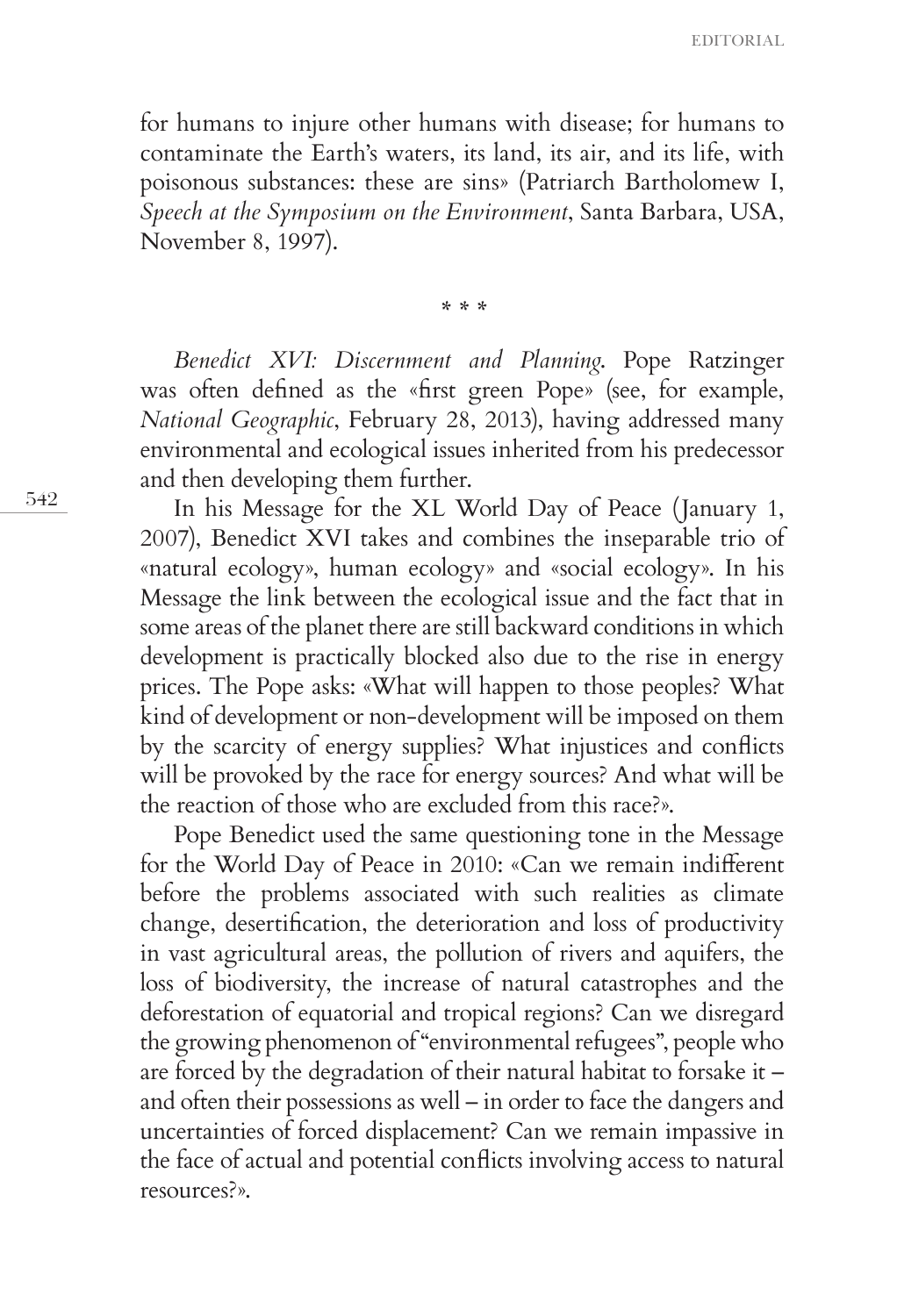These questions of the «green Pope» - which in themselves could be a list of issues to be addressed - have a profound impact on the exercise of human rights, such as the right to life, food, health and development.

Certainly, the encyclical *Caritas in Veritate* (CV) (June 29, 2009) was a fundamental step in his «green» thought which put numerous areas together: ecological, juridical, economic, political, cultural (CV 48). In fact, nature, especially in our time, «is so integrated in the social and cultural dynamic that it is hardly an independent variable» (CV 50). Benedict XVI warned of the hoarding of nonrenewable energy resources and recalled the urgency for a renewed solidarity leading to «a worldwide redistribution of energy resources, so that countries lacking those resources can have access to them» (CV 49). Here is his plea: «On this earth there is room for everyone: here the entire human family must find the resources to live with dignity, through the help of nature itself — God's gift to his children — and through hard work and creativity» (CV 50).

Therefore, at the General Audience of August 26, 2009 Benedict XVI reiterated that «the protection of the environment, and the safeguarding of resources and of the climate, oblige all international leaders to act jointly respecting the law and promoting solidarity with the weakest regions of the world». Therefore, it is essential that the current model of global development be transformed through a greater, and shared, acceptance of responsibility for creation: this is demanded not only by environmental factors, but also by the scandal of hunger and human misery». The Pope's proposal is to do it in such a way that the actual crisis becomes «*an opportunity for discernment and new strategic planning*». The same technique can be considered as an ally because it expresses the aspirations of human development and gradually to overcome material limitations, taking on the mandate to «cultivate and care for the earth» that God has entrusted to humanity (see n. 10).

Benedict XVI reiterated that the ecological question regards Christians precisely as people of faith, and the Church as such: «*The Church has a responsibility towards creation* and she must assert this responsibility in the public sphere. In so doing, she must defend not only earth, water and air as gifts of creation that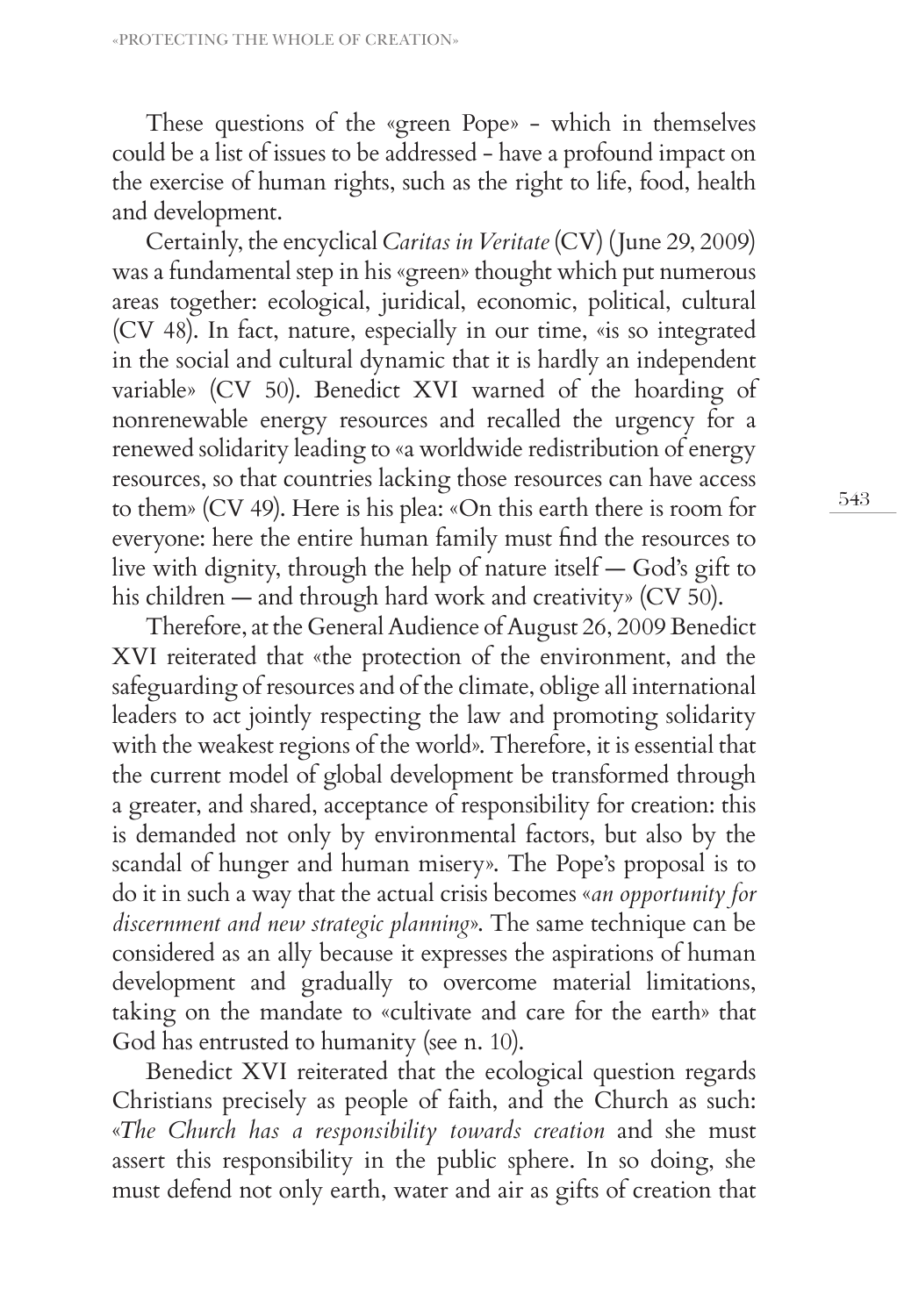belong to everyone. She must above all protect mankind from selfdestruction» (see n. 51).

*\* \* \**

*Francis: custody and harmony.* For two years, since the beginning of his pontificate, Pope Francis has added his voice, the voice of the universal Church, to the worldwide discussion. With his efficacious and direct language he has not hesitated in affirming: «For the most part, it is human beings who abuse nature constantly. We have in some sense begun to lord it over nature, sister earth, mother earth. I remember, you have already heard this, what an old farmer once told me: "God always forgives, we men and women sometimes forgive, but nature never forgives". If you abuse her, she gives it back to you» (Press Conference of Pope Francis onboard the flight from Colombo to Manila during his apostolic journey to Sri Lanka and the Philippines, 15 January 2015).

In his teaching, a holistic and global vision is clearly evident from the outset, a vision which is consistent with his predecessors. Human beings, nature and the environment, creation and society are interconnected: «Human and environmental ecology go hand in hand» (General Audience, 5 June 2013).

Reading his work, one notices, in particular, that Francis has an anthropological vision, but not an anthropocentric vision in the reductive sense of the term. One of his keywords is «harmony», much wider in meaning than reconciliation and which is extendable to all creatures. In fact, harmony belongs to all creation as a whole and to the relationships between living things; and is the fruit of the Holy Spirit, a gift from God.

Thus, Francesco asserted at the general audience April 22 2015, the day on which «Earth Day» was celebrated: «I urge all to look at the world through the eyes of the Creator: the Earth is an environment to protect and a garden to cultivate. May the relationship between man and nature not be driven by greed, to manipulate and exploit, but may *the divine harmony between beings and creation* be conserved in the logic of respect and care, so as to be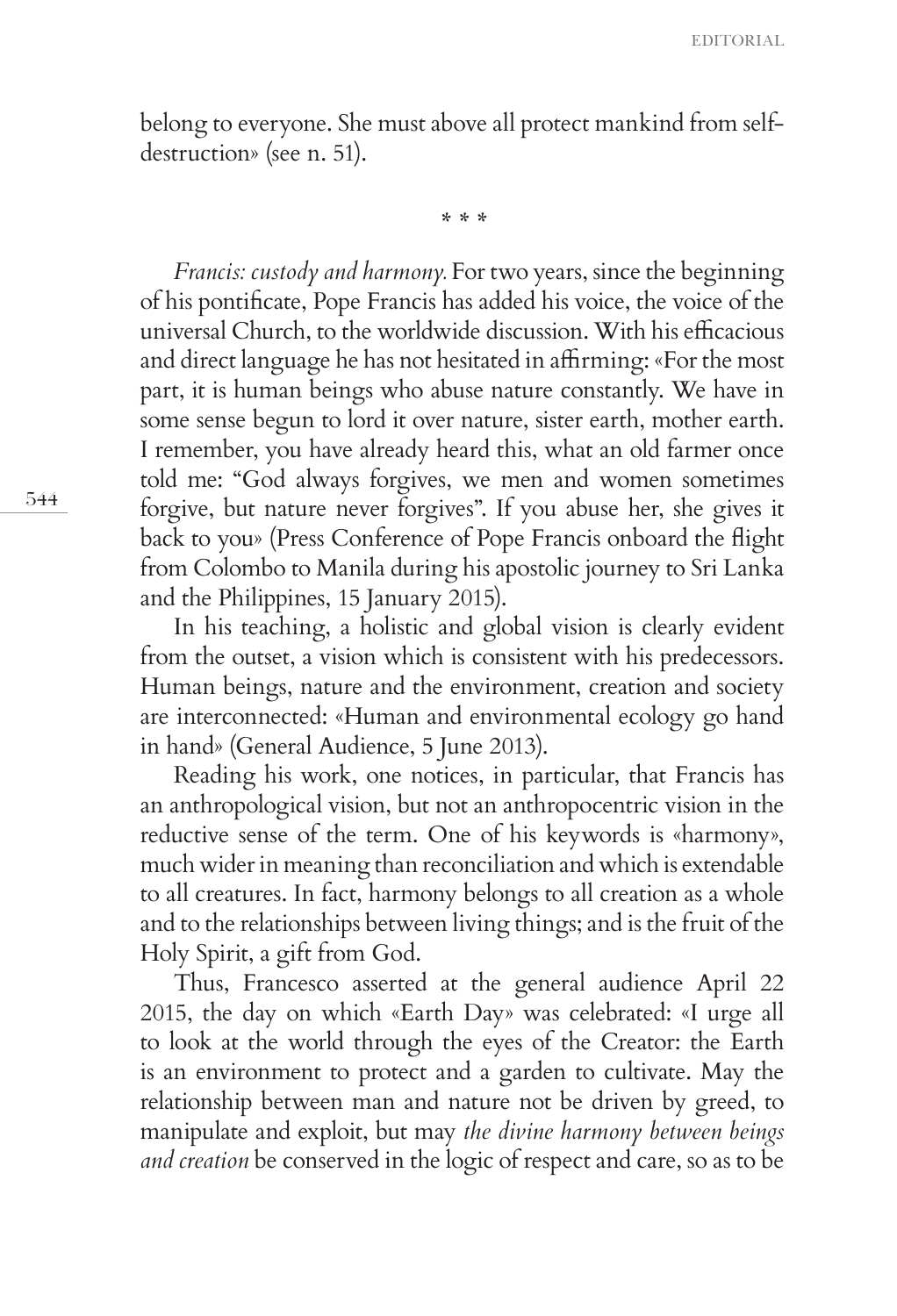placed at the service of brothers and sisters, of future generations as well» (our italics).

This broad vision, attentive of the «relationships» and not only to man understood as «the center», questions what is the impact of economic progress, new technologies and the financial system on humans and the environment: «And the peril is grave, - he continued in the general Audience - because the cause of the problem is not superficial but deeply rooted. It is not merely a question of economics but of ethics and anthropology. The Church has frequently stressed this; and many are saying: yes, it is right, it is true... but the system continues unchanged since what dominates are the dynamics of an economy and a finance that are lacking in ethics. It is no longer man who commands, but money, money, cash commands. And God our Father gave us the task of protecting the earth — not for money, but for ourselves: for men and women. We have this task! Nevertheless men and women are sacrificed to the idols of profit and consumption: it is the "culture of waste"».

One of Pope Francis' key concepts, which he has repeated on several occasions since the inaugurating Mass of his Petrine ministry, is «custody» of the earth, with reference on one hand to God's creative «Let there be!», and on the other, the praise of creation of Francis of Assisi. In fact, it was with these words that the Pope commenced his Pontificate March 19, 2013: «The vocation of being a "protector", however, is not just something involving us Christians alone; it also has a prior dimension which is simply human, involving everyone. It means protecting all creation, the beauty of the created world, as the Book of Genesis tells us and as Saint Francis of Assisi showed us. It means respecting each of God's creatures and respecting the environment in which we live». From here the invitation: «Let us be "protectors" of creation, protectors of God's plan inscribed in nature, protectors of one another and of the environment. Let us not allow omens of destruction and death to accompany the advance of this world!». The «dominion» on earth that God guarantees to man is not that of the master, who is God, Lord of heaven and the earth, but that of the stewardship and administrator. Good administrators treat nature with respect,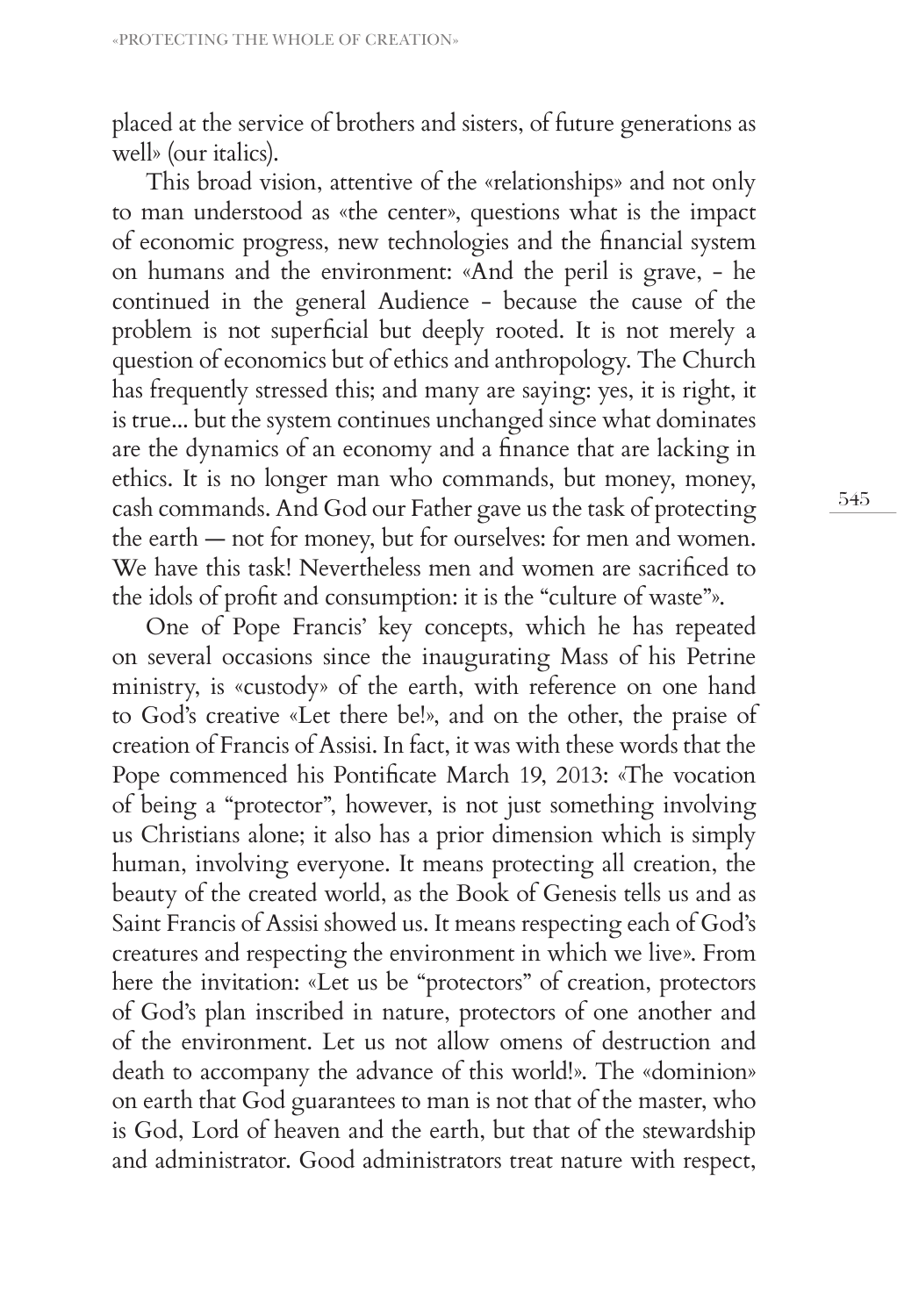creating a plain and simple lifestyle, which will help to preserve the environment for future generations.

 Pope Francis picked up on these first words as Pontiff in his apostolic exhortation *Evangelii gaudium* (EG) (November 24, 2013): «We human beings are not only the beneficiaries but also the stewards of other creatures. Thanks to our bodies, God has joined us so closely to the world around us that we can feel the desertification of the soil almost as a physical ailment, and the extinction of a species as a painful disfigurement. Let us not leave in our wake a swath of destruction and death which will affect our own lives and those of future generations» (EG 215). The condemnation of the system «which tends to devour everything which stands in the way of increased profits» unmovable because in it «whatever is fragile, like the environment, is defenseless before the interests of a deified market, which become the only rule» (EG 56). Therefore « this is the first answer to the first creation: to safeguard Creation, make it grow» (Homely, *Working with God*, St. Marta, 9 February 2015).

Adding to the voice of his predecessors - and in the specific form of the Encyclical -, Pope Francis has raised questions and reasoning. We trust that many, accepting the challenge in terms of faith and operational decisions, are deeply grateful for the fact that a world leader has had the courage to call upon everyone for a more sustainable and inclusive future. And Francis' call is not at all feeble, but severe, as it was on the occasion of the Lima Conference (27 November 2014): «The time to find global solutions is running out. We can find appropriate solutions only if we act together and in agreement. There is therefore a clear, definitive and urgent ethical imperative to act».

*\* \* \**

*The Church is not a «green NGO*». There are a few who debate whether the Church in general, and specifically the Pope, should enter the debate at all. Those most opposed to certain scientific findings on climate change also seem most in favour of the continued exploitation of fossil fuels. It could be argued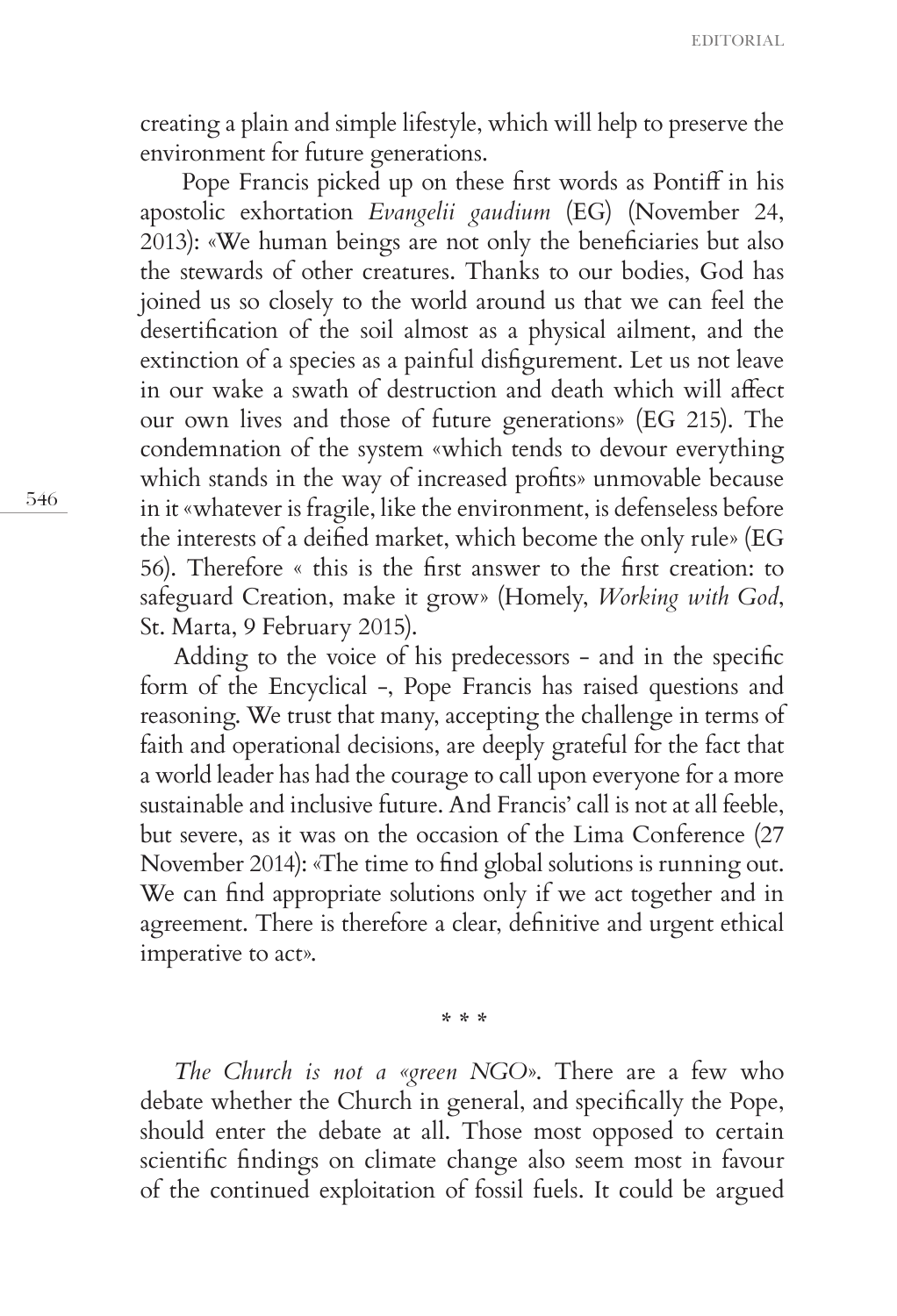that the Pope has more important things to worry about than the environment. His task as pastor should be the salvation of souls. Some may think that faith is an optional add-on to ecological commitment. That is like saying that the foundation is an optional add-on for a building. For it is by faith we know that we are creatures, not the accidental or fortuitous products of blind forces or chance coincidences.

This concern does not turn the Church into a «green NGO». On the contrary, we must repeat with the Council that humanity today «raises anxious questions about the current trend of the world, about the place and role of man in the universe, about the meaning of its individual and collective strivings, and about the ultimate destiny of reality and of humanity. Therefore, because of this it is necessary to commence dialoguing on all of these problems bringing «to mankind light kindled from the Gospel, and puts at its disposal those saving resources which the Church herself, under the guidance of the Holy Spirit, receives from her Founder. For the human person deserves to be preserved; human society deserves to be renewed» (*Gaudium et spes*, n. 3).

Concern for human and environmental ecology shows a fundamental dimension of faith as it is lived today for the salvation of man and the construction of social living. It emerges as part of the social doctrine of the Church. Today, therefore, the time has come for an entire Encyclical Letter on the ecological theme and no longer just a few paragraphs dealing with it.

So many things are «known» by us about the environment. Much research has been conducted. And even if we do not agree on some of the findings, the pollution of rivers and lakes, the monocultures destroying ground and livelihood, the death of so many species caused by human «progress», all these things are obvious and need the attention of the faithful. All of these analyses are to be seen by the believer from a Christian perspective. Ever since the 1990 Message of Saint John Paul II, the question is no longer whether or not Catholics should address issues of ecology in a faith perspective. The real question facing all societies, including Christian communities, is *how* we should do it.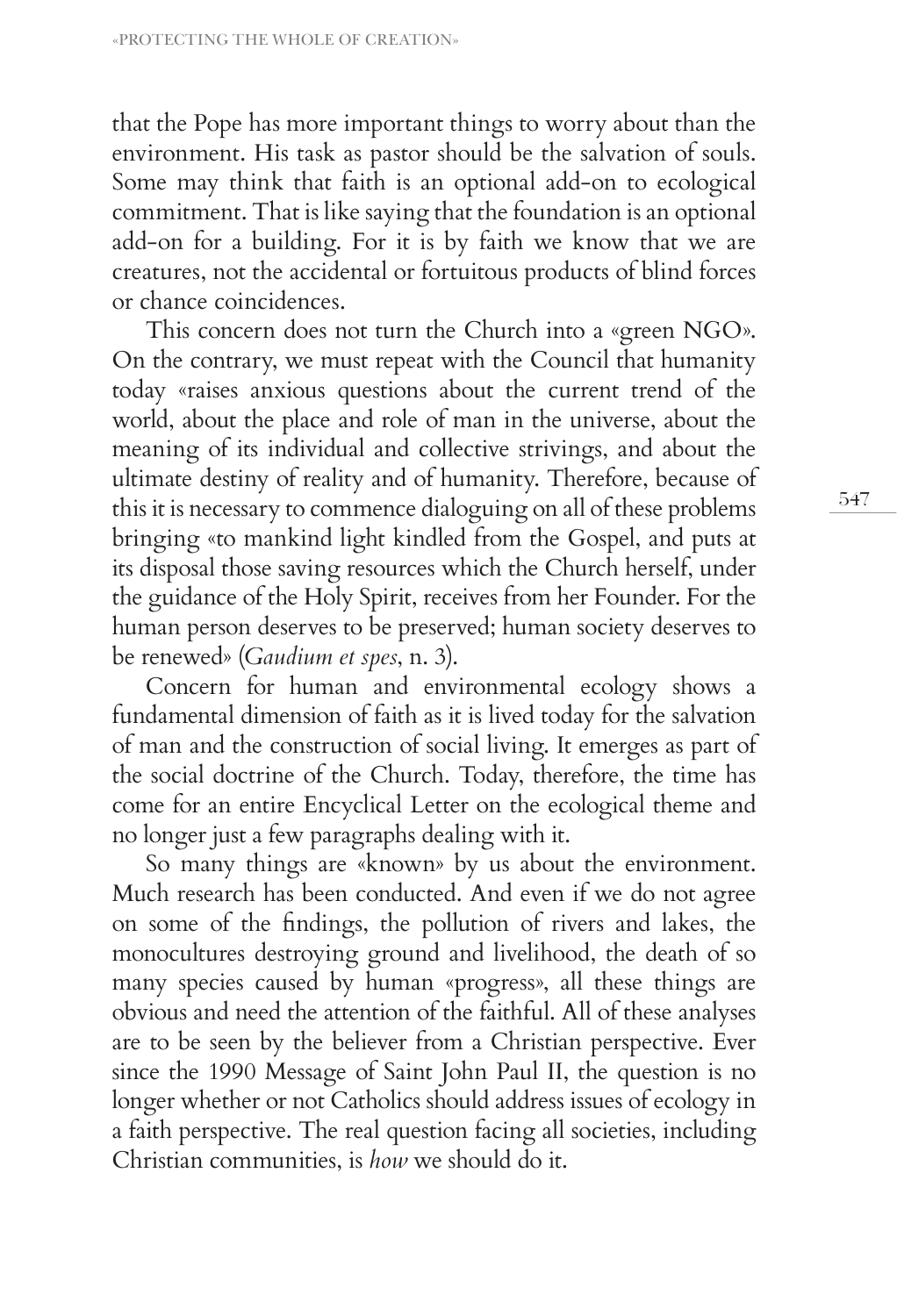*\* \* \**

*The importance of the Encyclical in the ongoing global process*. For its part, science has done its best, collecting as much data as possible, collaborating amongst many specializations, pooling their competences, arriving at their consensus and giving their advice. For example, is climate change man-made (anthropogenic)? Or is it a cyclical process of nature? Or is it probably due to both? And, whatever the causes, is there something to be done? What is not contested is that our planet is getting warmer.

Indeed, the November 2014 Synthesis Report of the UN Intergovernmental Panel on Climate Change, is very stark. In the words of Thomas Stocker, the co-chair of IPCC Working Group 1: «Our assessment finds that the atmosphere and oceans have warmed, the amount of snow and ice has diminished, the sea level has risen and the concentration of carbon dioxide has increased to a level unprecedented in at least the last 800,000 years» (http://www. un.org). This is the consensus of over 800 scientists of the IPCC, and represents an enormous challenge. Now it is up to everyone, the majority being non-scientists, to reach a conclusion and follow through. Just like most of us, Pope Francis faces the challenge, in preparing his encyclical, of properly appreciating the scientific consensus about climate change, its causes and consequences, and the needed remedies. The world's leading religious leader will draw upon his faith, upon the teaching of the Church, and upon the best information and advice available, demonstrating how each of us can manage gather and sift the information, to judge, to decide and, finally, to act. His goal is not to speculate nor to support this or that theory, but to invite people of goodwill to consider thoroughly their responsibility for future generations, and to act accordingly. Believers have an additional reason to be good stewards of the gift of creation, because they know that it is a gift from God. It is not necessary for us to be climate scientists to fulfil our environmental responsibilities as believers who inhabit the earth. The debate will then be welcome. Here we are not dealing with a campaign to save some rare species of animal or plant, which is of itself something important, but to ensure that hundreds of millions of people have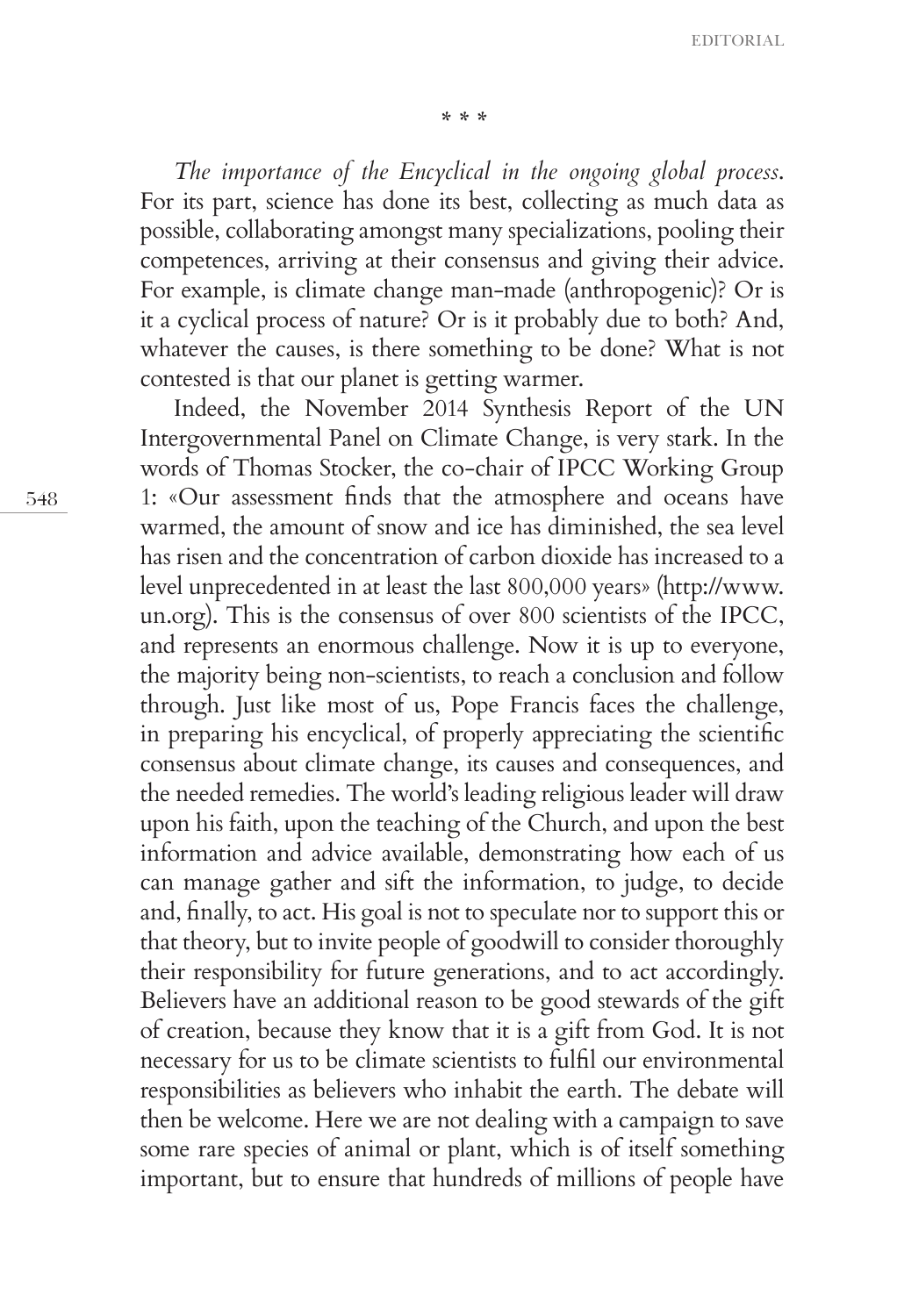clean water to drink and clean air to breathe. This is a serious moral responsibility which we can no longer remove ourselves from. Failure to respond would be a sin of omission.

The timing of the new encyclical is significant: 2015 is a critical year for humanity. In July, nations will gather for the Third International Conference on Financing for Development in Addis Ababa. In September, the U.N. General Assembly should agree on a new set of sustainable development goals running until 2030. In December, the Climate Change Conference in Paris will receive the plans and commitments of each Government to slow or reduce global warming. The months of 2015 are crucial, then, for decisions about care for or stewardship of the earth, about effective commitment to international development and human flourishing. This is why the Holy Father affirmed once again during his flight to Manila: «The important thing is that there be a bit of time between the issuing of the encyclical and the meeting in Paris, so that it can make a contribution…. Let's hope that in Paris the delegates will be more courageous and will move forward with this».

 The question now is: what kind of condition do the challenges of ecology and climate change place us ask of us? «A moment of doom» one could say: man's greed, stupidity, carelessness and pride have caused so much irreversible damage that we find ourselves at the very edge of self-destruction. Humanity destroys the planet, its only home.

Maybe there is another way of looking at the current moment. Until recently, nature with its powerful forces and mysterious processes, seemed to be entirely "in charge", with the human family at its mercy, struggling to survive and eke out a living. While this is still true for the majority, the vulnerable majority, nevertheless as a whole the human family is being impelled, by the climate crisis, to grow up and take on a new kind and level of responsibility. Benedict XVI spoke of a good opportunity for discernment and new strategic planning. For the first time, in a mature way, we have to exercise a common responsibility for the earth, our common home.

We consider it appropriate to repeat today what *La Civiltà Cattolica* wrote about a quarter of a century ago: «Ultimately it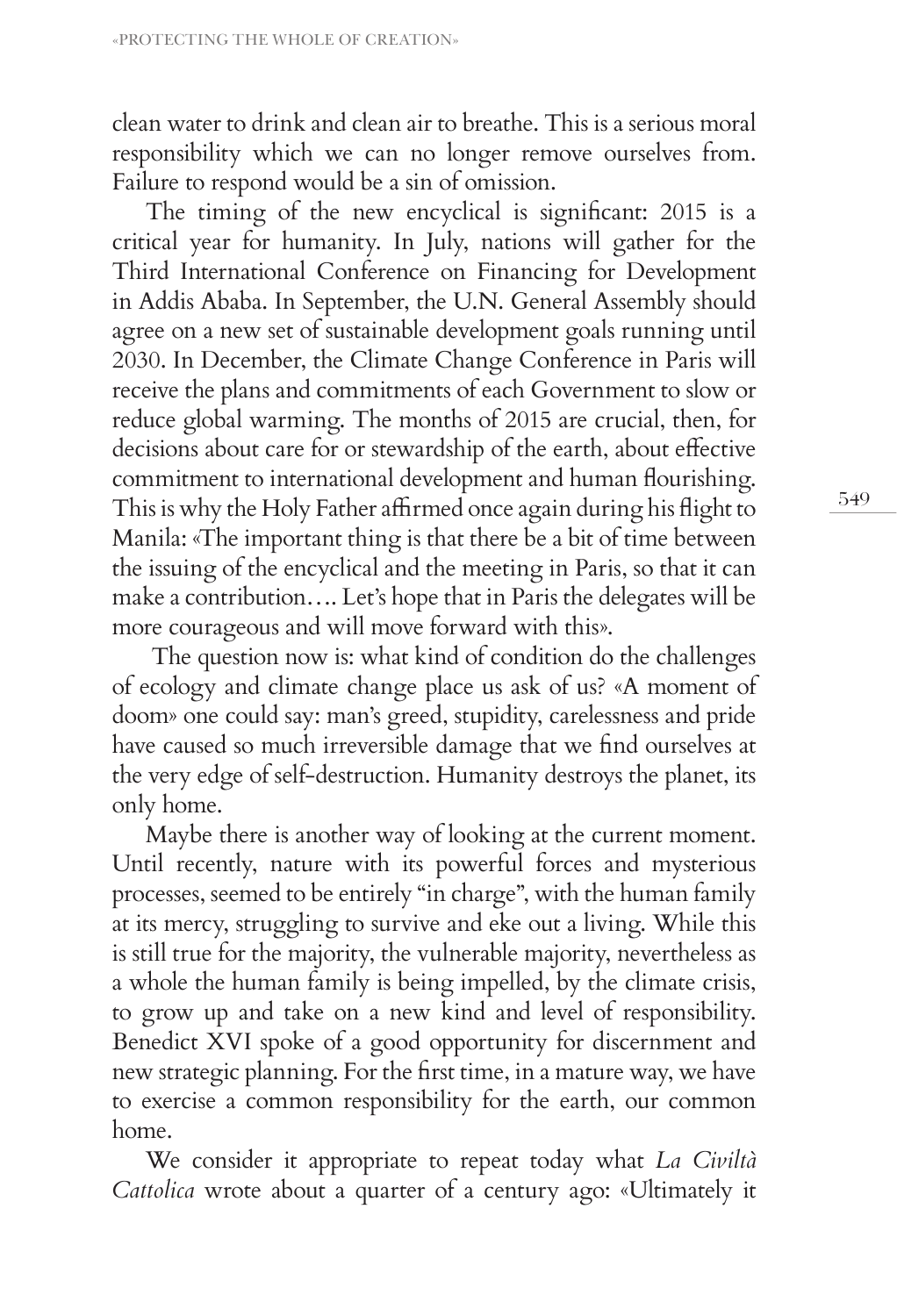is only by humbly looking inward, to face the hidden darkness of our being, will we find the courage and resources to be compassionate with others, with future generations, with the earth and all its creatures. Only by acknowledging and accepting our inner brokenness and hurt will our seemingly unassailable desire for power, comfort and domination quietly lose its hold. Viewed thus, the environmental problem is seen as fundamentally a human problem, one of constant conversion and authentic humanisation» («La Conferenza Mondiale di Rio: Su ambiente e sviluppo», in *La Civiltà Cattolica* 1992 IV 560-77).

*\* \* \**

550

*Searching for the ecological implications of our faith.* Never before in history has the Holy Father and the Church been such a relevant factor in such a vast global process underway. More generally, it is true today that «religion» as Patriarch Bartholomew said when interviewed for our magazine «is arguably the most pervasive and powerful force on earth. For, not only does faith play a pivotal role in people's personal lives, but it also plays a critical role as a force of social and institutional mobilization.» (A. Spadaro, «Interview with Ecumenical Patriarch Bartholomew I», in *La Civiltà Cattolica* 2015 II 3-16). And because of this, ecology is a deeply ecumenical (ibid , 11 s ) and also inter-religious issue, as the Pope himself acknowledged during the flight to Manila on January 15, 2015. At the close of the Rio Summit in 1992, our magazine affirmed the spiritual and religious importance of the ecological theme: «Humanity's spiritual resources are many and deeply rooted. Only by courageously probing the richness of the religious traditions of the world will humanity ever hope to attain the moral and religious insight and vision to effectively step forward together on the common path of earth and human salvation. This will be a common venture, one that will demand a courageous, lived universalism as we attempt the bold task of critical self-questioning in the search for the ecological implications of our faith» (J. McCarthy, «La Conferenza Mondiale di Rio…»).